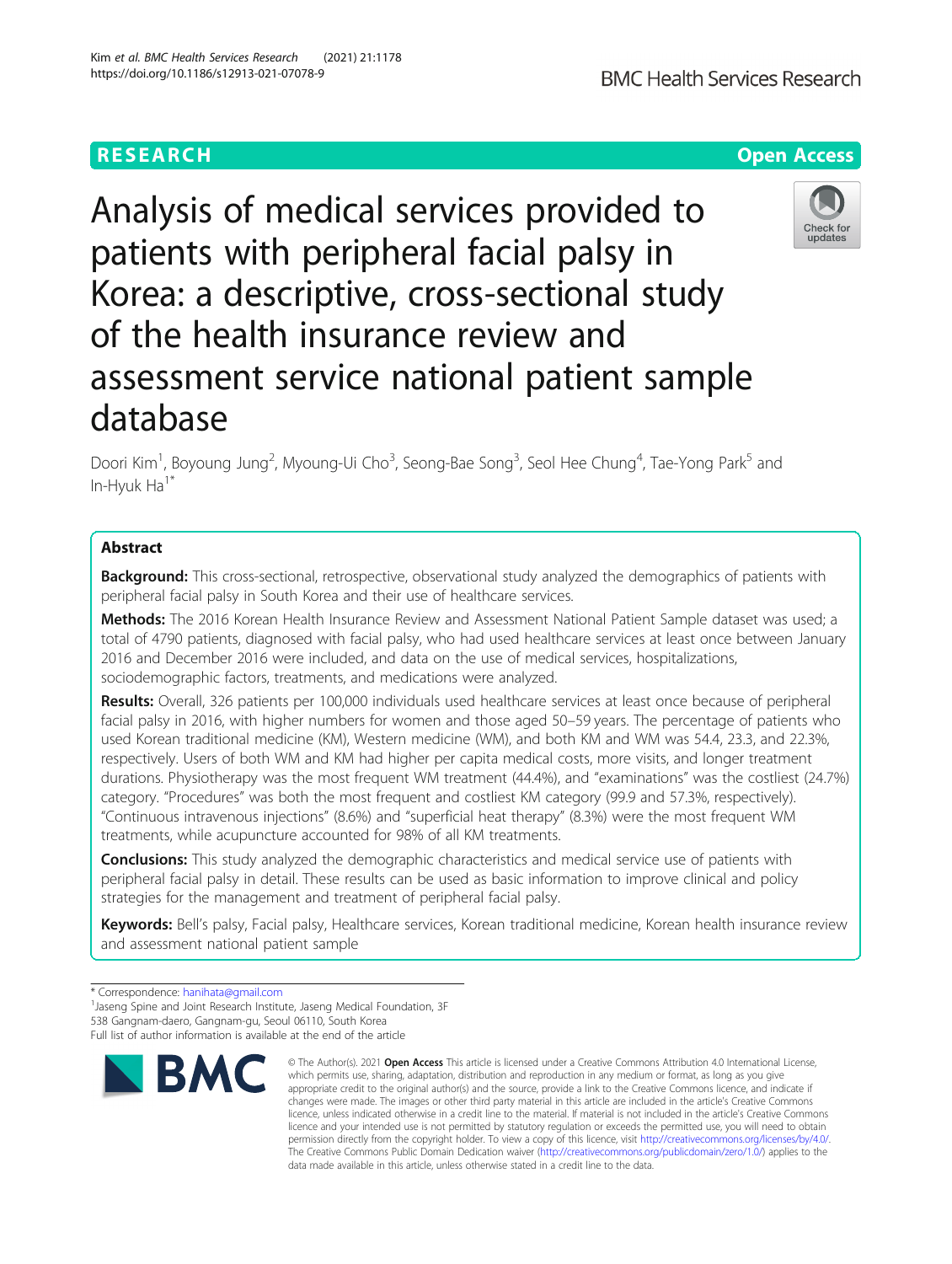# Background

The seventh cranial nerve, also known as the facial nerve, is important because it allows people to convey facial expressions by enabling the voluntarily contraction of facial muscles. It also controls taste sensations in the anterior two-thirds of the tongue [\[1](#page-8-0)]. Idiopathic facial palsy, or Bell's palsy, is a type of facial palsy that results in dysfunction of the facial nerve on the affected side. The most common type of the disease is acute mononeuropathy of an unknown cause, characterized by rapid partial or complete unilateral facial palsy [[2,](#page-8-0) [3\]](#page-8-0).

Approximately 71% of patients with peripheral facial palsy recover with no sequelae; however, the remaining 29% experience various sequelae, of which 4% are serious [\[4](#page-8-0)]. Although peripheral facial palsy is not a lifethreatening disease, it leads to psychological distress and a reduced quality of life  $[5-15]$  $[5-15]$  $[5-15]$  because the face is, from a psychological perspective, the most important human body part [\[16\]](#page-9-0).

However, despite these difficulties faced by patients with peripheral facial palsy, studies on the specific medical services used are scarce. Furthermore, although it has been reported that the annual incidence rate of facial palsy ranges from 11.5 to 40.2 per 100,000 individuals [[17\]](#page-9-0), the data on the demographic characteristics remain unclear [[4,](#page-8-0) [18,](#page-9-0) [19\]](#page-9-0). Despite the clinical guidelines regarding the treatment of facial palsy being relatively well established, there is insufficient information about the use of specific medical services and the current state of treatments other than those involving standard Western medicine (WM). Indeed, many patients with peripheral facial palsy in Southeast Asia use Korean traditional medicine (KM) or Chinese medicine.

In particular, South Korea has a dichotomized healthcare system that covers WM and KM [[20](#page-9-0), [21](#page-9-0)], and facial palsy is one of the diseases frequently treated by using a combination of these approaches, ranking sixth on the outpatient and tenth on the inpatient ranking list for combined Western and Korean medical treatment [[22](#page-9-0), [23\]](#page-9-0). Analyzing the current state of treatments for facial palsy in Korea is thus highly informative because it enables an examination of multiple aspects of the current treatment patterns.

Therefore, in light of the lack of detailed information about peripheral facial palsy, especially in the context of the dichotomized healthcare system in South Korea, this study aimed to use the Health Insurance Review and Assessment National Patient Sample (HIRA-NPS), a large-scale administrative dataset that represents the general South Korean population, to investigate the current state of patients with facial palsy, with a special focus on comparing the use of WM and KM.

# **Methods**

This was a cross-sectional, retrospective, observational study that analyzed the 2016 HIRA-NPS data. The study was approved by the Institutional Review Board of Jaseng Hospital of Korean Medicine in Seoul, South Korea (JASENG 2018–09-006). It was not possible to obtain patient consent because encrypted and published data were used in this study.

South Korea has a national health insurance system that insures approximately 98% of the population. It covers the service costs of both WM and KM and can account for 30–50% of total personal medical costs. Claims are created when healthcare providers file for the reimbursement of provided healthcare services, and about 46 million claims cases are filed every year. Claims data contain useful information on patient diagnosis, received care, surgery, drugs, and healthcare providers, although access to researchers used to be limited because of the vast volume of data. Consequently, the HIRA established the "Patient Sample" dataset to increase access to claims data. This dataset, created through a random stratified sampling of HIRA claims data according to sex and age [[24](#page-9-0)], is representative of the South Korean population; it is updated annually, and the number of samples approximates 1.4 million, which is about 3% of the entire population [\[25](#page-9-0)].

Previous studies defined peripheral facial palsy solely on the basis of the 10th revision of the International Statistical Classification of Disease and Related Health Problems code G51.0 (Bell's palsy) or by including the codes G51.1 (geniculate ganglionitis), G51.2 (Melkersson's syndrome) [[26\]](#page-9-0), G51.4 (facial myokymia), G51.8 (other disorders or facial syndromes), and G51.9 (unspecified facial nerve disorder)—all of these definitions have been validated [[27](#page-9-0), [28\]](#page-9-0). In this study, facial palsy was defined based on codes G51.x, although patients who were diagnosed using two relatively less common codes, G51.1 and G51.2 ( $N = 17$  and  $N = 1$ , respectively), were excluded. Furthermore, since two consulting neurologists suggested that G51.4 is generally not assigned to facial palsy, patients diagnosed with G51.4 were also excluded.

Accordingly, patients who used health services at least once in 2016 and were listed under code G51.0, G51.8, or G51.9 were included in the analysis (Table [S1\)](#page-8-0). The weighting values were the same (33.33) and thus were not taken into consideration.

The general use of medical services, prevalence of facial palsy per 100,000 individuals, and demographic characteristics were analyzed according to the use of outpatient/inpatient services and the type of medical service received (KM/WM/both). Patients who received inpatient care at least once were counted as inpatients, and those who received outpatient care at least once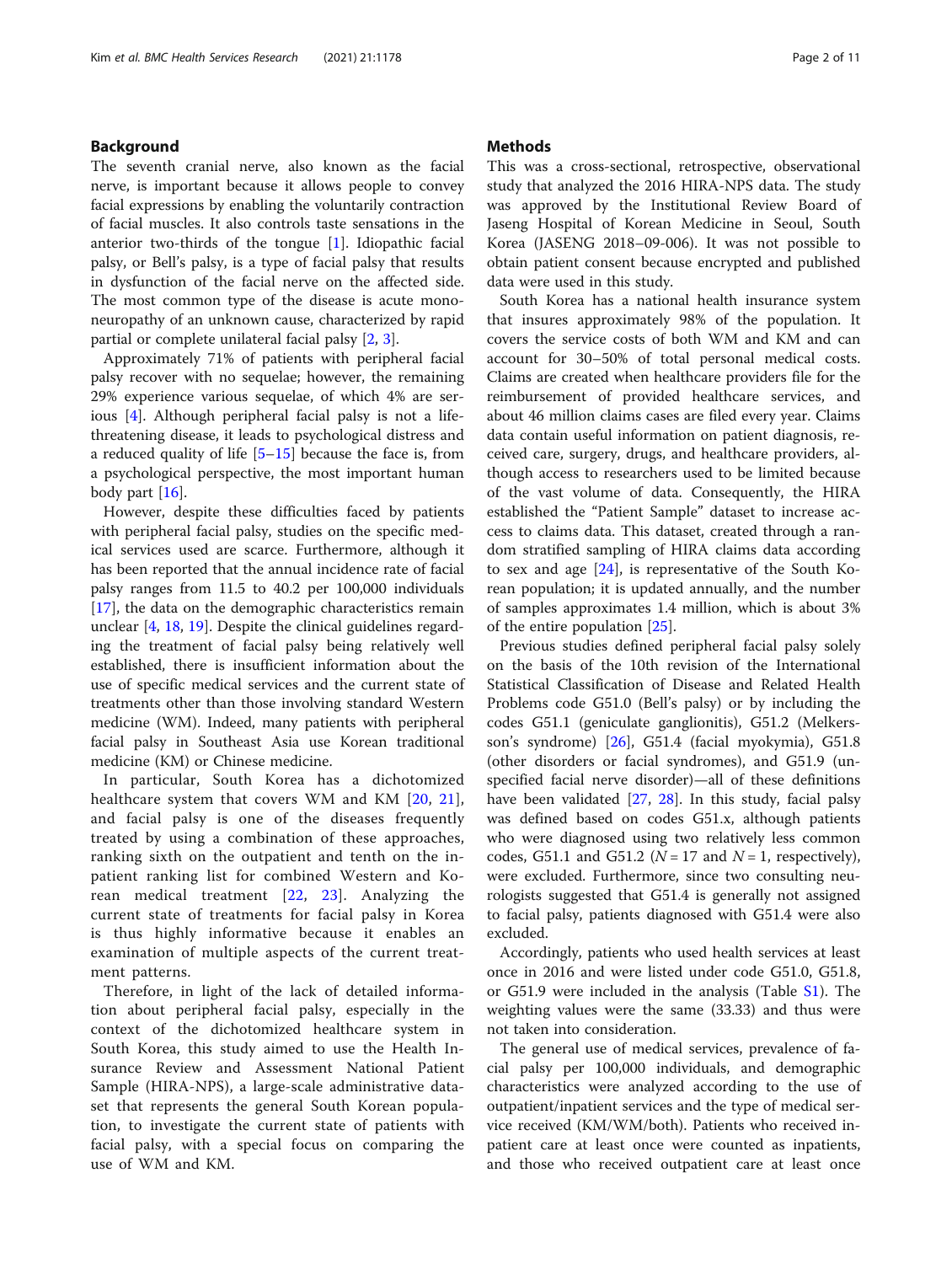were counted as outpatients, thus permitting duplicate counting of patients. Patients who only used KM for facial palsy treatment were defined as KM users, and those who used only WM for its treatment were defined as WM users. Those who used both KM and WM were defined as users of both.

We analyzed demographic characteristics according to sex and age, which was divided into decades: < 20 years, 20–29 years, 30–39 years, 40–49 years, 50–59 years, 60– 69 years, and  $\geq$  70 years.

We also analyzed the patients' visits to various healthcare facilities, which were classified according to the common medical institutions in South Korea, including general, primary care, and tertiary hospitals, and KM clinics and hospitals. The frequency of use of the different medical specialties was also assessed; less frequently used specialties were classified as "others." Duplicate counting of the same patient was permitted when the patient visited multiple types of healthcare facilities and specialty departments.

The medical-cost-per-service category was derived from the claims data and the corresponding mean medical cost per service and mean medical cost per bill were separately computed for KM and WM claims. Medical costs were defined as the total medical care expenses, including copayments and insurance coverage, and were classified according to the categories provided by the Ministry of Health and Welfare. This classification defines 10 categories for WM (consultations, hospitalizations, medication, injections, anesthesia, physiotherapy, psychotherapy, procedures/surgery, examinations, and radiographic evaluations/interventions) and five categories for KM (consultations, hospitalizations, medication, procedures, and examinations) [[29\]](#page-9-0). The costs for psychotherapy were excluded as they rarely occurred. To assess the number of claims that were filed per category, the number of claims were counted, not the number of patients. All claims and all relevant medical costs were included in the total number of claims medical costs.

We also analyzed data on received care, which included injections, procedures, physical therapy, and medication—Table [S2](#page-8-0) shows the specific codes that were used. WM and KM were analyzed separately; WM was classified into injections; nerve blocks; and physical therapy, which was further classified into heat, electrical, rehabilitation, and other forms of therapy, whereas KM was classified into acupuncture, electric acupuncture stimulation, moxibustion, cupping, meridian warming therapy, and examinations. Treatment data were obtained based on the corresponding codes, as opposed to limiting one patient to one claims bill, thus permitting duplicate counting of patients regarding the type of care and procedures received.

The drug prescription status was analyzed for both inpatients and outpatients. The analysis was based on the frequency at which medications were prescribed, excluding digestants. The Anatomical Therapeutic Chemical Classification System, a drug classification system developed by the World Health Organization Collaborating Centre for Drug Statistics Methodology in 1976 [\[30](#page-9-0), [31](#page-9-0)], involves five levels, each corresponding to major anatomical groups, major therapeutic groups, therapeutic/ pharmacological subgroups, chemical/therapeutic/ pharmacological subgroups, or chemical substances. In this study, drugs were described as chemical substances, the fifth level of this system. Only three drugs (mecobalamin, sodium hyaluronate, and loxoprofen sodium), which lack the fifth-level code, were listed using their generic names. Each drug code was counted, allowing duplicate counting for the same patient when one patient was prescribed multiple drugs.

The general medical service use and expenses, according to users of KM, WM, or both, and outpatient/inpatient status are presented as means and standard deviations (SDs). The prevalence of facial palsy, patient demographic characteristics, number of bills, and medical costs per category are presented as frequencies and percentages. Other medical service-related details, including data on the healthcare facility visited, medical specialty, WM treatment details (injection treatments, nerve blocks, physical therapy), KM treatment details (acupuncture, electric acupuncture stimulation, moxibustion, cupping, etc.), and prescribed medicine are presented as frequencies and percentages according to the inpatient/outpatient status and users of KM, WM, or both. All data processing and analyses were conducted using the SAS package (version 9.4; SAS Institute Inc., Cary, NC, USA).

# Results

# General use of medical services among patients with facial palsy

Table [1](#page-3-0) shows the use of general medical services by patients with facial palsy in 2016. A total of 4790 patients accessed medical services at least once for facial palsy. The medical expense per capita was \$395 (SD 933), the average number of days of treatment was 15.8 (SD 28.3), and the average number of visits was 14.2 (SD 25.0). Regarding the type of medical service, 2608 (54.4%) patients only used KM, 1114 (23.3%) only used WM, and 1068 (22.3%) used both KM and WM. The medical expense per capita was \$961 (SD 985) for users of both types of medical care, which was higher than that for users of KM or WM alone. Furthermore, the number of days of treatment and visits were higher in users of both types of medical care. The number of users of outpatient and inpatient services were 4690 and 519, respectively,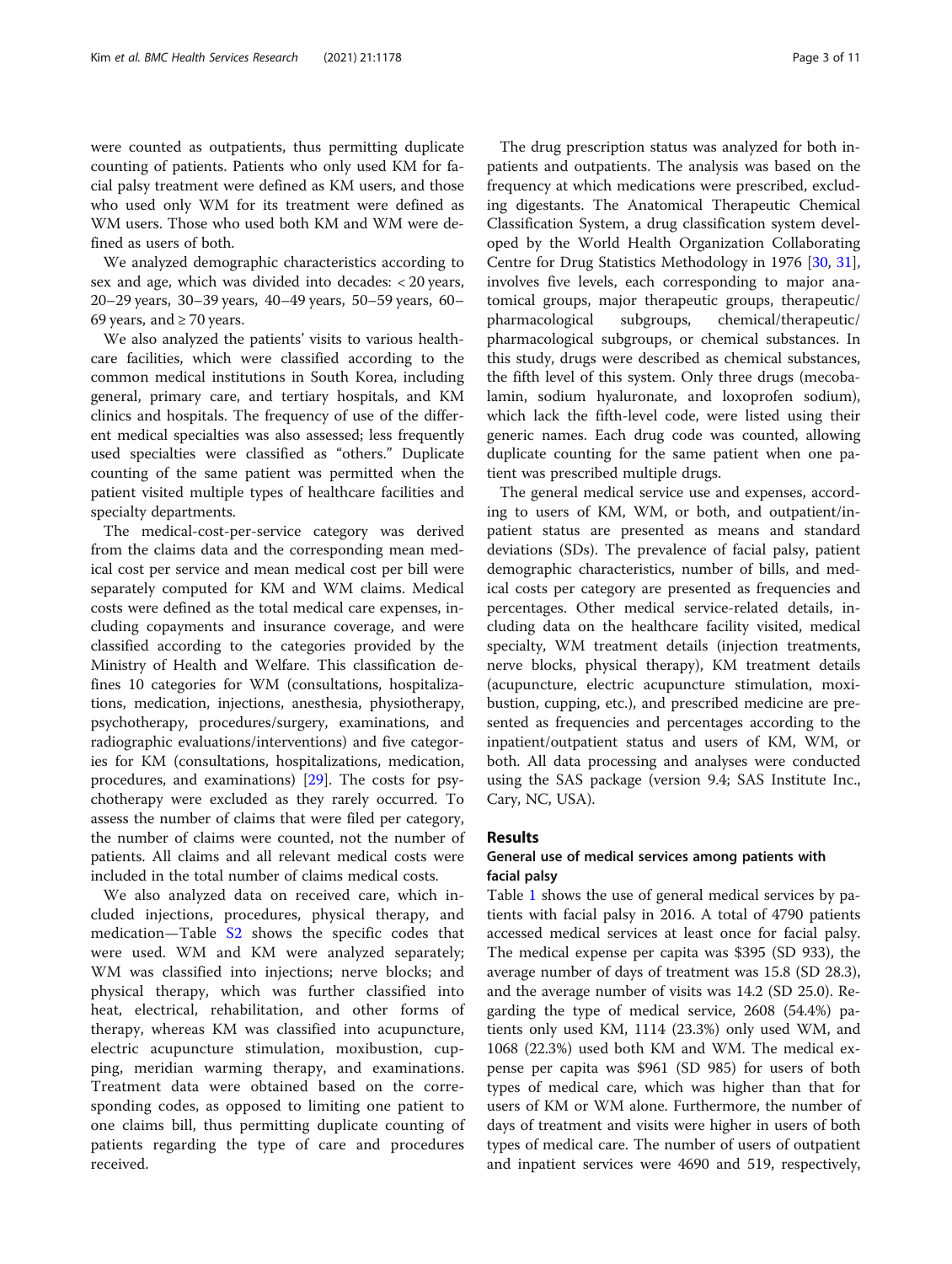<span id="page-3-0"></span>

| <b>Table 1</b> General medical service use and expenses for patients with facial palsy |  |  |  |  |  |
|----------------------------------------------------------------------------------------|--|--|--|--|--|
|----------------------------------------------------------------------------------------|--|--|--|--|--|

|                               | <b>Number</b>         | <b>Total</b>         | Expense per patient <sup>a</sup> |      | Number of visits <sup>b</sup> |      | Days of treatment <sup>c</sup> |      |  |
|-------------------------------|-----------------------|----------------------|----------------------------------|------|-------------------------------|------|--------------------------------|------|--|
|                               | of<br>patients<br>(%) | expense <sup>a</sup> | Mean                             | SD   | Mean                          | SD   | Mean                           | SD   |  |
| <b>Total</b>                  |                       |                      |                                  |      |                               |      |                                |      |  |
| Total                         | 4790 (100)            | 1,894,107            | 395                              | 933  | 14.2                          | 25.0 | 15.8                           | 28.3 |  |
| KM user                       | 2608 (54.4)           | 517,616              | 198                              | 357  | 10.4                          | 18.9 | 10.8                           | 19.4 |  |
| WM users                      | 1114(23.3)            | 349,960              | 314                              | 1453 | 5.3                           | 20.1 | 7.8                            | 29.5 |  |
| Users of both                 | 1068 (22.3)           | 1,026,531            | 961                              | 985  | 32.8                          | 32.5 | 36.3                           | 34.9 |  |
| Outpatientsd                  |                       |                      |                                  |      |                               |      |                                |      |  |
| Total                         | 4690 (100)            | 1,271,710            | 271                              | 445  | 13.2                          | 22.6 | 14.2                           | 25.2 |  |
| KM users                      | 2631 (56.1)           | 911,425              | 346                              | 344  | 10.6                          | 19.0 | 11.0                           | 19.5 |  |
| WM users                      | 1057 (22.5)           | 120,011              | 114                              | 168  | 3.6                           | 8.1  | 5.3                            | 21.6 |  |
| Users of both                 | 1002 (21.4)           | 635,995              | 635                              | 638  | 30.1                          | 31.1 | 31.9                           | 32.7 |  |
| <b>Inpatients<sup>e</sup></b> |                       |                      |                                  |      |                               |      |                                |      |  |
| Total                         | 519 (100)             | 622,397              | 1199                             | 2141 | 12.1                          | 28.2 | 17.5                           | 31.3 |  |
| KM users                      | 107(20.6)             | 98,024               | 916                              | 674  | 12.5                          | 10.2 | 12.6                           | 10.3 |  |
| WM users                      | 324 (62.4)            | 370,645              | 1144                             | 2595 | 9.6                           | 33.8 | 16.6                           | 37.7 |  |
| Users of both                 | 88 (17.0)             | 153,728              | 1747                             | 1153 | 21.0                          | 15.8 | 26.6                           | 17.6 |  |

KM Korean traditional medicine, WM Western medicine, SD standard deviation

<sup>a</sup>Expense of items determined to be eligible for reimbursement by the HIRA (Health Insurance Review and Assessment Service) out of the total treatment amount was indicated in the submitted insurance claim statement. This was converted to U.S. Dollars on October 12, 2018 (USD 1.00 = South Korean Won 1130) <sup>b</sup>Number of visits: Days of visits to actual medical institutions such as hospitals

<sup>c</sup>Days of treatment: Number of treatment days, including drug prescription days

dOutpatients: Patients with at least one outpatient visit

<sup>e</sup>Inpatients: Patients who used inpatient services at least once

showing that only 10.8% of the entire pool of patients received inpatient care (Table 2). The medical expenses per capita, average number of visits, and average number of days of treatment were higher among patients receiving both KM and WM for both the outpatient and inpatient service user groups.

Moreover, the use of various medical facilities and specialties among patients was also analyzed (Table [S4](#page-8-0)). Most patients visited a Korean medical clinic  $(N = 3390,$ 70.8%). Regarding the medical specialty, most outpatients frequented internal Korean medicine departments  $(N = 2199, 46.9%)$ , while most inpatients visited neurology departments  $(N = 135, 26.0\%).$ 

# Distribution of medical expenses by category among patients with facial palsy

Table [3](#page-4-0) shows the distribution of medical expenses by category among patients with facial palsy. Regarding WM bills, 61,417 (90.2%) were for outpatient visits, followed by 4696 and 2434 bills listing physiotherapy (44.4%) and examinations (23.0%), respectively. Medical costs per category were the highest for examinations, accounting for 24.7% of all WM expenses, followed by those for hospitalizations (17.7%) and consultations (16.0%). Regarding KM bills, most were for procedures and outpatient visits ( $N = 51,934$ , 99.9% and  $N = 51,869$ ,

|  | Table 2 Prevalence of facial palsy and patient demographic      |  |  |
|--|-----------------------------------------------------------------|--|--|
|  | features according to Korean traditional medicine services used |  |  |

|              | Prevalence <sup>a</sup> | <b>Total</b>    |      |      |                 |      |               |  |  |  |  |  |  |  |
|--------------|-------------------------|-----------------|------|------|-----------------|------|---------------|--|--|--|--|--|--|--|
|              |                         | <b>KM</b> users |      |      | <b>WM</b> users |      | Users of both |  |  |  |  |  |  |  |
|              |                         | N               | %    | N    | $\%$            | N    | $\%$          |  |  |  |  |  |  |  |
| <b>Total</b> | 326                     | 2608            |      | 1114 |                 | 1068 |               |  |  |  |  |  |  |  |
| Sex          |                         |                 |      |      |                 |      |               |  |  |  |  |  |  |  |
| Male         | 262                     | 848             | 32.5 | 484  | 43.5            | 545  | 51.0          |  |  |  |  |  |  |  |
| Female       | 388                     | 1760            | 67.5 | 630  | 56.6            | 523  | 49.0          |  |  |  |  |  |  |  |
| Age          |                         |                 |      |      |                 |      |               |  |  |  |  |  |  |  |
| < 20         | 44                      | 40              | 1.5  | 48   | 4.3             | 44   | 4.1           |  |  |  |  |  |  |  |
| $20 - 29$    | 128                     | 88              | 3.4  | 78   | 7.0             | 71   | 6.7           |  |  |  |  |  |  |  |
| $30 - 39$    | 220                     | 196             | 7.5  | 139  | 12.5            | 135  | 12.6          |  |  |  |  |  |  |  |
| $40 - 49$    | 304                     | 359             | 13.8 | 185  | 16.6            | 197  | 18.5          |  |  |  |  |  |  |  |
| $50 - 59$    | 501                     | 704             | 27.0 | 239  | 21.5            | 255  | 23.9          |  |  |  |  |  |  |  |
| $60 - 69$    | 687                     | 600             | 23.0 | 229  | 20.6            | 206  | 19.3          |  |  |  |  |  |  |  |
| $\geq 70$    | 729                     | 621             | 23.8 | 196  | 17.6            | 160  | 15.0          |  |  |  |  |  |  |  |

KM Korean traditional medicine, WM Western medicine

<sup>a</sup>Prevalence: Prevalence per 100,000 individuals. Number of samples in the 2016 National Patient Sample is 1,468,033. Prevalence per 100,000 individuals was calculated as (Total number)\*100,000/1,468,033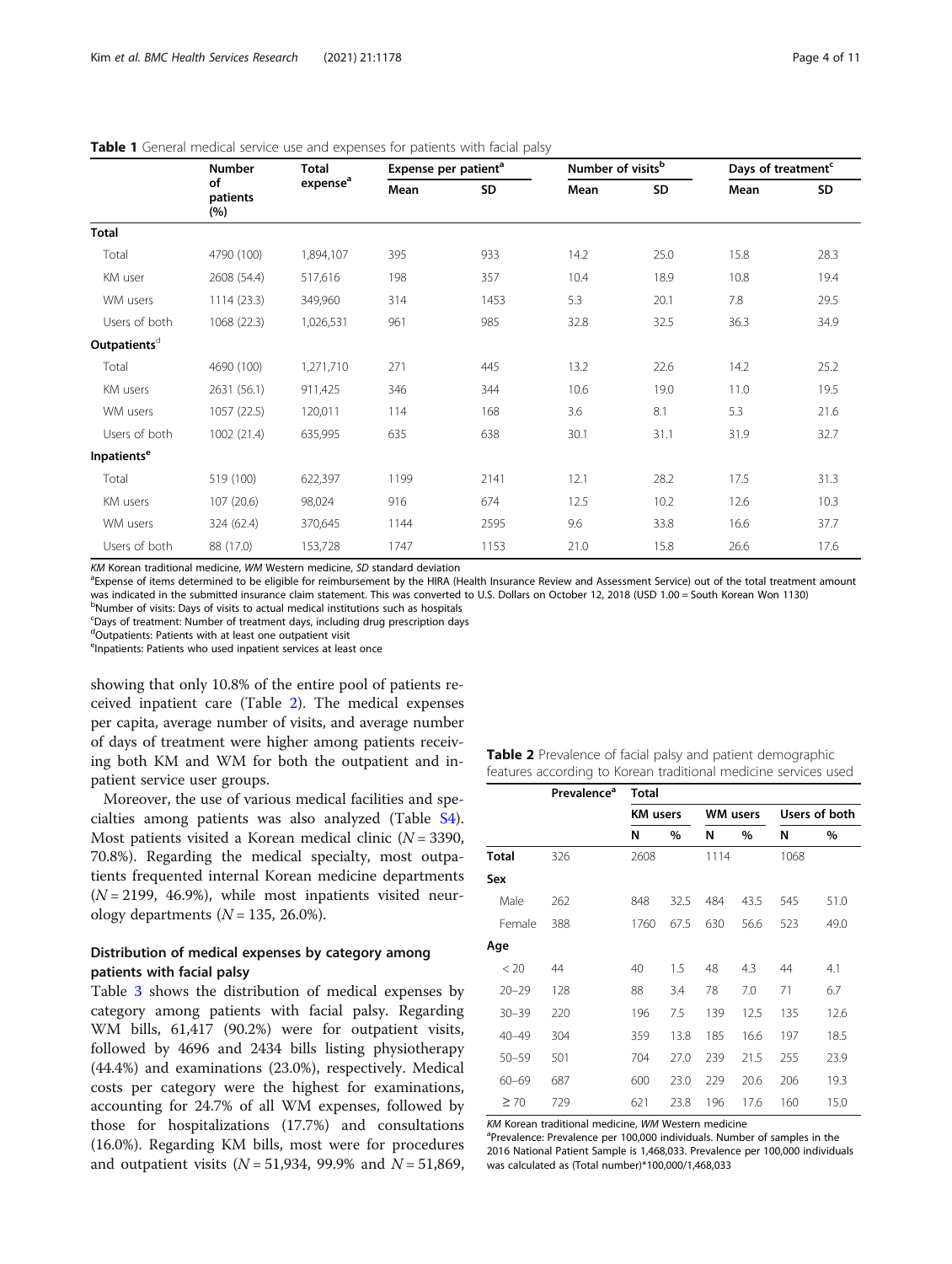#### <span id="page-4-0"></span>Table 3 Number of bills and medical costs per category

|                                             | Total          |                   |                    |      |                          |                |      |                    |      |                          | <b>KM</b> b    |      |                    |      |                          |  |
|---------------------------------------------|----------------|-------------------|--------------------|------|--------------------------|----------------|------|--------------------|------|--------------------------|----------------|------|--------------------|------|--------------------------|--|
|                                             | Case           |                   | Cost               |      |                          | Case           |      | Cost               |      |                          | Case           |      | Cost               |      |                          |  |
|                                             | N <sup>c</sup> | $\%^{\mathrm{e}}$ | Total <sup>d</sup> | $\%$ | Per<br>case <sup>d</sup> | N <sup>c</sup> | $\%$ | Total <sup>d</sup> | $\%$ | Per<br>case <sup>d</sup> | N <sup>c</sup> | $\%$ | Total <sup>d</sup> | $\%$ | Per<br>case <sup>d</sup> |  |
| <b>Total</b>                                | 62,586         |                   | 894,107            |      | 30.3                     | 10,588         |      | 740,607            |      | 69.9                     | 51,998         |      | 1,177,452          |      | 22.6                     |  |
| <b>Outpatient visits</b><br>(consultations) | 61,417         | 98.1              | 491,841            | 25.6 | 8.0                      | 9548           | 90.2 | 119,028            | 16.1 | 12.5                     | 51.869         | 99.8 | 372,813 31.7 7.2   |      |                          |  |
| <b>Hospitalizations</b>                     | 550            | 0.9               | 247,027            | 12.9 | 449.1                    | 360            | 3.4  | 130,765            | 17.7 | 363.2                    | 190            | 0.4  | 116,263            | 9.9  | 611.9                    |  |
| <b>Medication</b>                           | 7863           | 12.6              | 34,348             | 1.8  | 4.4                      | 1054           | 10.0 | 22,232             | 3.0  | 21.1                     | 6809           | 13.1 | 12,116             | 1.0  | 1.8                      |  |
| <b>Injections</b>                           | 1495           | 2.4               | 27,906             | 1.5  | 18.7                     | 1495           | 14.1 | 27,906             | 3.8  | 18.7                     |                |      |                    |      |                          |  |
| Anesthesia                                  | 433            | 0.7               | 13,636             | 0.7  | 31.5                     | 433            | 4.1  | 13,636             | 1.8  | 31.5                     |                |      |                    |      |                          |  |
| Physiotherapy                               | 4696           | 7.5               | 88,787             | 4.6  | 18.9                     | 4696           | 44.4 | 88,787             | 12.0 | 18.9                     |                |      |                    |      |                          |  |
| Procedure/surgery                           | 52,092         | 83.2              | 691,548            | 36.1 | 13.3                     | 158            | 1.5  | 16,397             | 2.2  | 103.8                    | 51,934         | 99.9 | 675,150            | 57.3 | 13.0                     |  |
| <b>Examinations</b>                         | 2708           | 4.3               | 184,190 9.6        |      | 68.0                     | 2434           | 23.0 | 183,081            | 24.7 | 75.2                     | 274            | 0.5  | 1109               | 0.1  | 4.0                      |  |
| Radiographic Evaluations/<br>interventions  | 624            | 1.0               | 11,422             | 0.6  | 18.3                     | 624            | 5.9  | 11,422             | 1.5  | 18.3                     |                |      |                    |      |                          |  |

<sup>a</sup>WM: Number of bills and medical costs per category for Western care

<sup>b</sup>KM: Number of bills and medical costs per category for Korean traditional medical care

<sup>c</sup>N: Total/Western/Korean medical bills

<sup>d</sup>The cost of items determined to be eligible for reimbursement by the HIRA (Health Insurance Review and Assessment Service) out of the total treatment amount was indicated in the submitted insurance claim statement. It was converted to U.S. Dollars on October 12, 2018 (USD 1.00 = South Korean Won 1130) e<sub>%</sub>: N/total number of bills\*100, percentage of bills containing the corresponding category

99.8%, respectively)—medical costs were the highest for procedures (57.3%). Unlike for patients using WM, the medical costs related to examinations and hospitalizations for patients using KM were insignificant.

### Care for facial palsy

Data on WM treatment for facial palsy are presented according to inpatient/outpatient status and the use of either KM or WM (Table [4\)](#page-5-0). Injection types, divided into continuous intravenous, subcutaneous or intramuscular, and intravenous side injections, were administered to 426 (8.6%), 285 (5.7%), and 151 (3.0%) patients, respectively. The percentage of injections was higher among inpatients than outpatients. More injection prescriptions were listed for users of both types of medical care than users of WM alone. Nerve blocks were classified into "blocks of peripheral branches of spinal nerves," "sympathetic plexus or ganglion blocks," "cranial nerve or peripheral branch blocks," and "spinal nerve plexus, root or ganglion blocks," and administered to 38 (0.8%), 36 (0.7%), 39 (0.8%), and 14 (0.3%) patients, respectively. The most frequent form of physical therapy was superficial heat therapy  $(N = 411, 8.3%)$ , followed by electrical stimulation ( $N = 394$ , 7.9%) and massage therapy ( $N =$ 285, 5.7%). The trends in the frequency of use of physical therapies were similar between users of both types of medical care and users of WM alone, with superficial heat therapy, electrical stimulation therapy, and massage therapy being the most frequently used physical therapies overall. Users of both types of medical care generally received physical therapy more often than users of KM alone. Physical therapy rates were higher among inpatients than outpatients.

Table [5](#page-6-0) shows the details regarding KM care received by patients with facial palsy. Among 3676 patients who used KM (KM users alone and users of both types of medical care), 98.3% (3613) received acupuncture therapy. The prevalence was similar for outpatients and inpatients, with 98.3 and 99.5%, respectively, receiving acupuncture therapy. Regarding specific acupuncture therapies, both inpatients and outpatients most frequently underwent penetration needling. A total of 1506 (41.0%) patients received electric acupuncture stimulation, and 1359 (37.0%) received moxibustion therapy. A total of 1166 (31.7%) patients received dry cupping therapy, while a lower number  $(N = 1074, 29.2%)$  received wet cupping therapy. A total of 2398 (65.2%) patients received meridian warming therapy. Only a small percentage of patients underwent KM tests, with the percentage of patients undergoing the meridian function test, the most frequently used test, being 4.7% among outpatients and 9.23% among inpatients. Except for some specific acupuncture therapies, the percentage of patients undergoing KM therapies and tests was higher among inpatients than among outpatients.

# Drug prescriptions for facial palsy

Table [6](#page-7-0) shows the most frequently prescribed drugs for patients with facial palsy. Adrenocortical hormones were both the first and second most prescribed drugs. The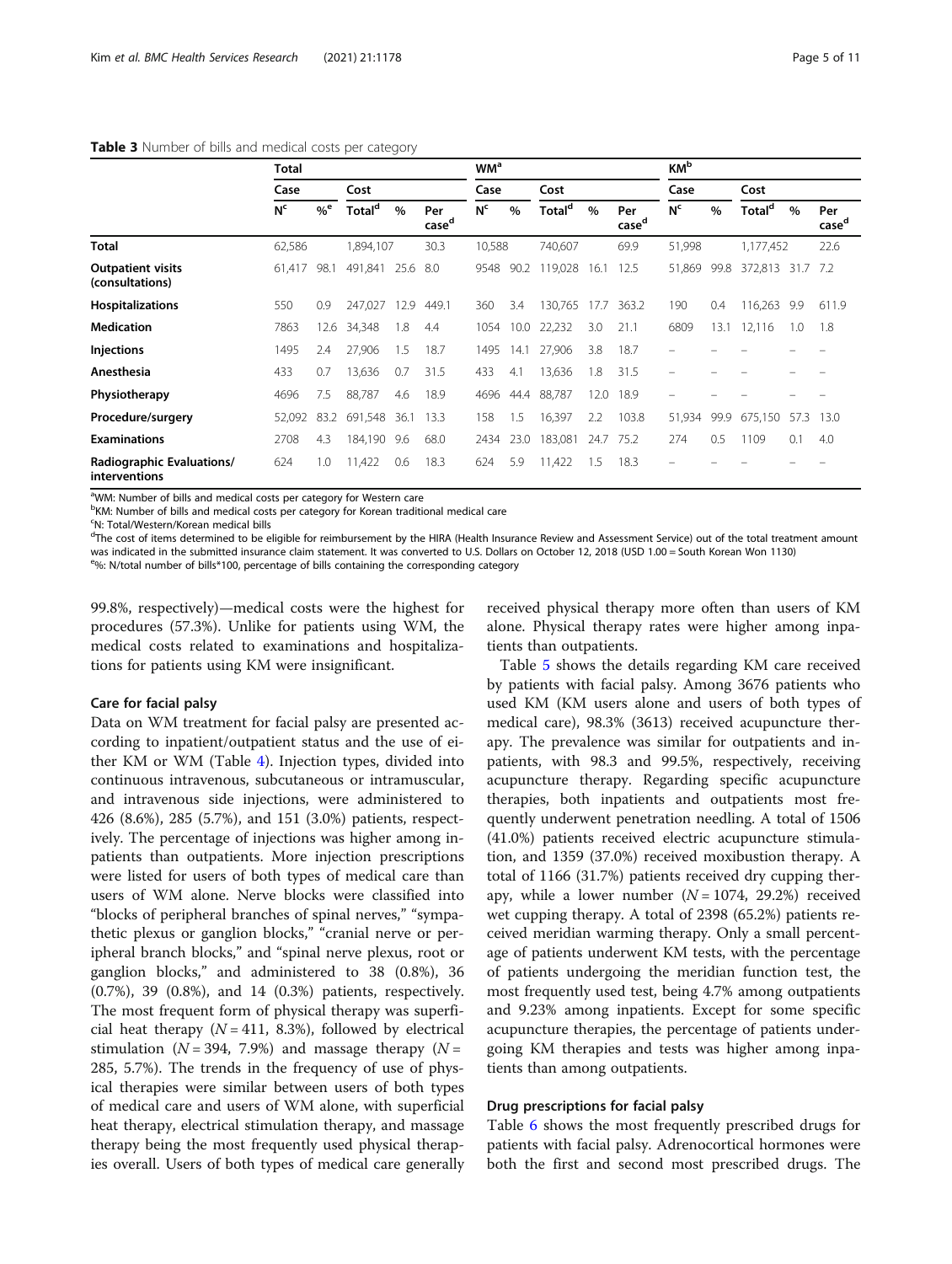## <span id="page-5-0"></span>Table 4 Care for facial palsy-Western medicine treatment

|                                                                                    | <b>Total</b> |               |     |                  |     |                    | <b>Outpatients</b> |               |      |               |                    |      |                | Inpatients |                         |      |                    |      |
|------------------------------------------------------------------------------------|--------------|---------------|-----|------------------|-----|--------------------|--------------------|---------------|------|---------------|--------------------|------|----------------|------------|-------------------------|------|--------------------|------|
|                                                                                    | Total        |               |     | Users of<br>both |     | <b>WM</b><br>users | Total              |               | both | Users of      | <b>WM</b><br>users |      | <b>Total</b>   |            | <b>Users</b><br>of both |      | <b>WM</b><br>users |      |
|                                                                                    | N            | $\%$<br>N     |     | $\%$             | N   | %                  | N                  | $\%$          | N    | $\frac{0}{0}$ | N                  | %    | N              | $\%$       | N                       | $\%$ | N                  | %    |
|                                                                                    | 4970         |               |     | 1068             |     | 1114               |                    | 4690          | 1002 |               | 1057               |      | 519            |            | 88                      |      | 324                |      |
| <b>Injections</b>                                                                  |              |               |     |                  |     |                    |                    |               |      |               |                    |      |                |            |                         |      |                    |      |
| Continuous intravenous injections                                                  | 426          | -8.6          | 278 | 26.0             | 148 | 13.3               | 101                | $2.2^{\circ}$ | 64   | 6.4           | 37                 | 3.5  | 335            | 64.5       | 54                      | 61.4 | 281                | 86.7 |
| Subcutaneous or intramuscular injections                                           | 285          | 5.7           | 165 | 15.4             | 120 | 10.8               | 204                | 4.3           | 114  | 11.4          | 90                 | 8.5  | 40             | 7.7        | 20                      | 22.7 | 20                 | 6.2  |
| Intravenous side injections                                                        | 151          | 3.0           | 97  | 9.1              | 54  | 4.8                | 33                 | 0.7           | 22   | 2.2           | 11                 | 1.0  | 121            | 23.3       | 18                      | 20.5 | 103                | 31.8 |
| <b>Nerve blocks</b>                                                                |              |               |     |                  |     |                    |                    |               |      |               |                    |      |                |            |                         |      |                    |      |
| Block of peripheral branch of spinal nerve-greater 38<br>or lesser occipital nerve |              | $0.8$ 13      |     | 1.2              | 25  | 2.2                | 36                 | 0.8           | 12   | 1.2           | 24                 | 2.3  | $\overline{2}$ | 0.4        | $\mathbf{0}$            | 0.0  | $\overline{2}$     | 0.6  |
| Sympathetic plexus or ganglion block                                               | 36           | 0.7<br>23     |     | 2.2              | 13  | 1.2                | 35                 | 0.7           | 22   | 2.2           | 13                 | 1.2  | 3              | 0.6        | $\mathbf 0$             | 0.0  | 3                  | 0.9  |
| Cranial nerve or its peripheral branch block-facial<br>nerve                       | 39           | 0.8<br>- 10   |     | 0.9              | 29  | 2.6                | 27                 | 0.6           | 7    | 0.7           | 20                 | 1.9  | $\Omega$       | 0.0        | $\mathbf{O}$            | 0.0  | $\mathbf{0}$       | 0.0  |
| Spinal nerve plexus, root or ganglion block-<br>superficial cervical plexus        | 14           | $0.3-1$       |     | 0.1              | 13  | 1.2                | 14                 | $0.3 \quad 1$ |      | 0.1           | 13                 | 1.2  | $\Omega$       | 0.0        | $\Omega$                | 0.0  | $\Omega$           | 0.0  |
| Physical therapy                                                                   |              |               |     |                  |     |                    |                    |               |      |               |                    |      |                |            |                         |      |                    |      |
| Superficial heat therapy                                                           | 411          | 8.3           | 290 | 27.2             | 121 | 10.9               | 342                | 7.3           | 236  | 23.6          | 106                | 10.0 | 98             | 18.9       | 29                      | 33.0 | 69                 | 21.3 |
| Deep heat therapy                                                                  | 188          | 3.8           | 128 | 12.0             | 60  | 5.4                | 147                | 3.1           | 100  | 10.0          | 47                 | 4.4  | 47             | 9.1        | 15                      | 17.0 | 32                 | 9.9  |
| Infrared ray irradiation                                                           | 88           | 1.8           | 62  | 5.8              | 26  | 2.3                | 79                 | 1.7           | 56   | 5.6           | 23                 | 2.2  | 15             | 2.9        | 5                       | 5.7  | 10                 | 3.1  |
| Electrical stimulation therapy                                                     | 394          | 7.9           | 305 | 28.6             | 89  | 8.0                | 321                | 6.8           | 245  | 24.5          | 76                 | 7.2  | 116            | 22.4       | 41                      | 46.6 | - 75               | 23.1 |
| Transcutaneous electrical nerve stimulation                                        | 150          | 3.0           | 97  | 9.1              | 53  | 4.8                | 123                | 2.6           | 76   | 7.6           | 47                 | 4.4  | 30             | 5.8        | 11                      | 12.5 | -19                | 5.9  |
| Interferential current therapy                                                     | 65           | 1.3           | 40  | 3.7              | 25  | 2.2                | 42                 | 0.9           | 25   | 2.5           | 17                 | 1.6  | 24             | 4.6        | 13                      | 14.8 | -11                | 3.4  |
| Laser therapy                                                                      | 69           | 1.4 45        |     | 4.2              | 24  | 2.2                | 61                 | 1.3           | 42   | 4.2           | 19                 | 1.8  | 13             | 2.5        | 6                       | 6.8  | 7                  | 2.2  |
| Massage therapy                                                                    | 285          | 5.7           | 216 | 20.2             | 69  | 6.2                | 240                | 5.1           | 179  | 17.9          | -61                | 5.8  | 73             | 14.1       | 23                      | 26.1 | 50                 | 15.4 |
| Simple therapeutic exercise                                                        | 80           | 1.6           | 61  | 5.7              | 19  | 1.7                | 66                 | 1.4           | 49   | 4.9           | 17                 | 1.6  | 17             | 3.3        | 5                       | 5.7  | 12                 | 3.7  |
| Therapeutic exercise-complex                                                       | 12           | $0.2$ 7       |     | 0.7              | 5   | 0.4                | 7                  | 0.1           | -5   | 0.5           | 2                  | 0.2  | 6              | 1.2        |                         | 1.1  | 5                  | 1.5  |
| Myofascial trigger point injection therapy                                         | $10 \,$      | $0.2 \quad 4$ |     | 0.4              | 6   | 0.5                | 8                  | $0.2 \quad 4$ |      | 0.4           | $\overline{4}$     | 0.4  | $\overline{2}$ | 0.4        | $\Omega$                | 0.0  | $\overline{2}$     | 0.6  |

WM Western medicine

most frequently prescribed drug was prednisolone, which was prescribed to  $16.0\%$  ( $N = 750$ ) of outpatients and 38.5% ( $N = 200$ ) of inpatients. The second most frequently prescribed drug was methylprednisolone, prescribed to 3.8% ( $N = 176$ ) of outpatients and 12.9%  $(N = 67)$  of inpatients. The third most frequently prescribed drug was the antiviral agent famciclovir, which was prescribed to 3.8% ( $N = 189$ ) of all patients. Among the top 19 most frequently prescribed drugs, three were adrenocortical hormones and three were antiviral agents. Other frequently prescribed drugs included psychiatric (the psychotonics choline alfoscerate and acetylcarnitine, the sedatives diazepam and alprazolam, and the antidepressant amitriptyline) and analgesic drugs (paracetamol and loxoprofen sodium). The medication rate was higher for inpatients than for outpatients and higher for users of both types of medical care than for users of WM alone.

# **Discussion**

In this study, the prevalence of peripheral facial palsy in 2016 was 326 per 100,000 individuals, which was slightly higher than what has been reported in previous studies conducted at a national level (120–210 per 100,000 individuals) [\[5](#page-8-0), [32\]](#page-9-0). This difference can be attributed to the fact that, whereas previous studies only included patients with peripheral facial palsy of House-Brackmann grade III or higher, this study included all patients who used healthcare services at least once due to peripheral facial palsy.

The prevalence of peripheral facial palsy was approximately 1.5 times higher in females (males: 262/100,000; females: 388/100,000). While this suggests that the prevalence of peripheral facial palsy, considering the definition used in our study, is generally higher among females, it may simply reflect the fact that females generally use healthcare services more frequently [\[33](#page-9-0)].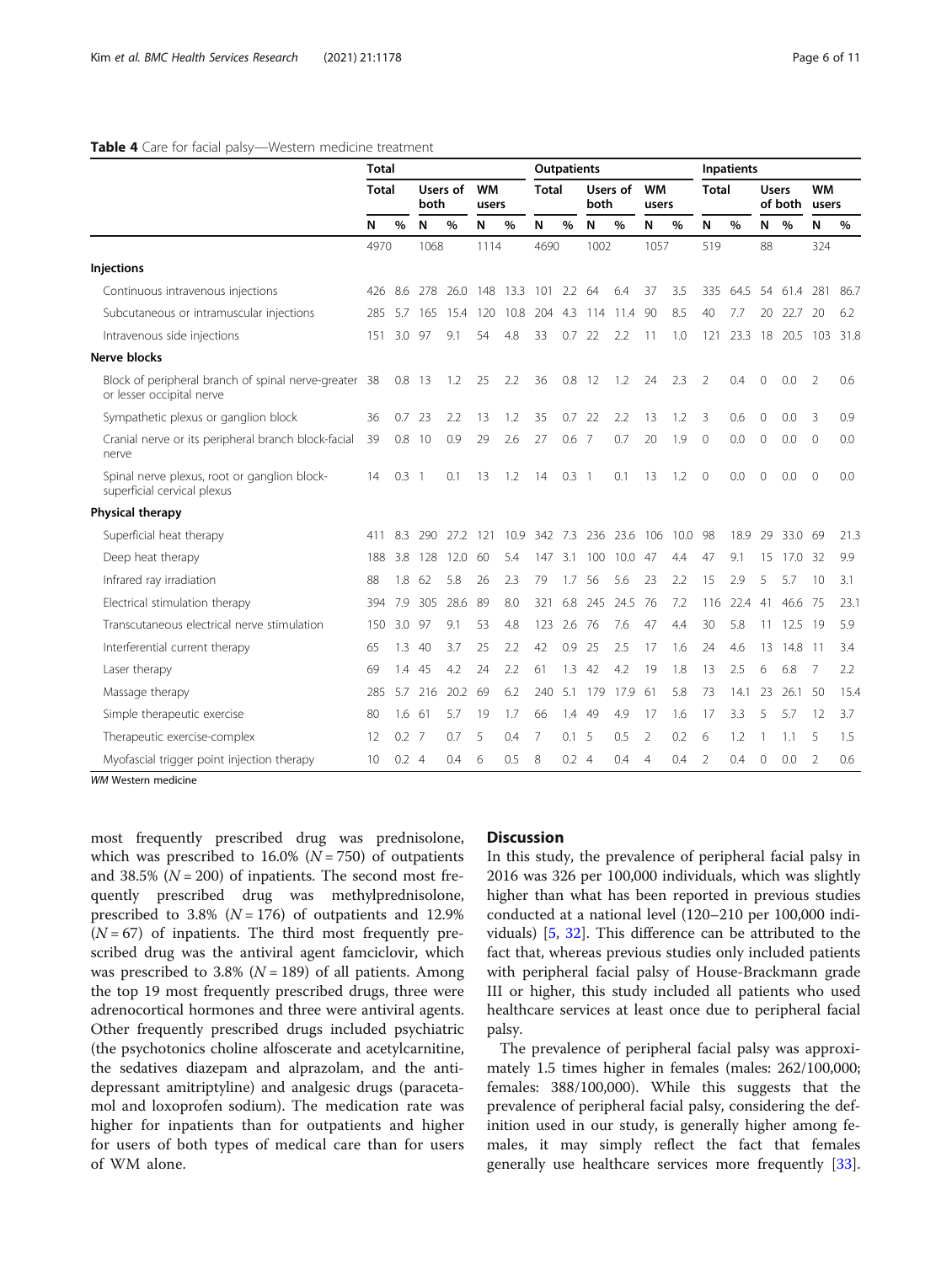# <span id="page-6-0"></span>Table 5 Care for facial palsy-Korean traditional medicine treatment

|                                  | <b>Total</b> |      | Outpatients <sup>a</sup> |      | $\label{eq:opt1} {\small\textsf{Inpatients}}^{\small\textsf{b}}$ |      |
|----------------------------------|--------------|------|--------------------------|------|------------------------------------------------------------------|------|
|                                  | N            | %    | N                        | $\%$ | N                                                                | $\%$ |
|                                  | 3676         |      | 3633                     |      | 195                                                              |      |
| Acupuncture therapy              |              |      |                          |      |                                                                  |      |
| <b>Basic acupuncture</b>         | 3613         | 98.3 | 3571                     | 98.3 | 194                                                              | 99.5 |
| Special acupuncture              |              |      |                          |      |                                                                  |      |
| Penetration needling             | 2676         | 72.8 | 2627                     | 72.3 | 178                                                              | 91.3 |
| Intra-articular                  | 849          | 23.1 | 844                      | 23.2 | 7                                                                | 3.6  |
| Intervertebral                   | 309          | 8.4  | 304                      | 8.4  | 6                                                                | 3.1  |
| Orbital                          | 273          | 7.4  | 257                      | 7.1  | 29                                                               | 14.9 |
| Intra-abdominal                  | 128          | 3.5  | 127                      | 3.5  | 3                                                                | 1.5  |
| Electric acupuncture stimulation | 1506         | 41.0 | 1477                     | 40.7 | 123                                                              | 63.1 |
| <b>Moxibustion</b>               | 1359         | 37.0 | 1296                     | 35.7 | 127                                                              | 65.1 |
| Cupping                          |              |      |                          |      |                                                                  |      |
| Wet cupping                      | 1074         | 29.2 | 1033                     | 28.4 | 77                                                               | 39.5 |
| Dry cupping                      | 1166         | 31.7 | 1104                     | 30.4 | 94                                                               | 48.2 |
| Warming meridian                 | 2398         | 65.2 | 2373                     | 65.3 | 145                                                              | 74.4 |
| <b>Tests</b>                     |              |      |                          |      |                                                                  |      |
| Meridian function test           | 188          | 5.1  | 172                      | 4.7  | 18                                                               | 9.2  |
| Electro-pulse graph              | 41           | 1.1  | 31                       | 0.9  | 11                                                               | 5.6  |
| Ryodoraku                        | 18           | 0.5  | 16                       | 0.4  | 3                                                                | 1.5  |

<sup>a</sup>Outpatients: Patients with at least one outpatient visit

<sup>b</sup>Inpatients: Patients who used inpatient services at least once

Since most previous studies do not report sex-specific differences in this regard  $[4, 17, 18]$  $[4, 17, 18]$  $[4, 17, 18]$  $[4, 17, 18]$  $[4, 17, 18]$ , the latter explanation seems more convincing; nevertheless, further studies are needed to clarify this issue. In this study, the prevalence of peripheral facial palsy increased with age, which is in line with previous studies [\[5,](#page-8-0) [34\]](#page-9-0) that also reported peripheral facial palsy not only being more common among older age groups [\[18](#page-9-0), [19](#page-9-0), [35](#page-9-0)], but also being associated with more sequelae because of lower complete recovery rates [[4\]](#page-8-0). Furthermore, the number of patients who received KM treatments for peripheral facial palsy was three times higher than those who did not, and female and older patients, both inpatients and outpatients, used KM more often. This is in line with known preferences for KM in the general Korean population [[36\]](#page-9-0).

The average medical expenses and cost per bill were lower and the number of visits and days of treatment were higher for users of KM than for users of WM. This suggests that patients used KM more frequently and at a lower cost per treatment than WM. There are three possible explanations for this finding. First, users of KM may have been overtreated. Second, KM may have been ineffective, thereby lengthening the treatment duration. Finally, users of KM may have received appropriate and continuous care. Several studies have shown that KM is effective for peripheral facial palsy [[37](#page-9-0)–[47](#page-9-0)] and that several sessions are required to alleviate the symptoms: 90 sessions of acupuncture therapy showed 100% efficacy and a cure rate of 90% [\[48](#page-9-0)], and 20 sessions of acupuncture therapy improved serious sequelae in a patient with peripheral facial palsy 20 years after onset [[49\]](#page-9-0). These findings support the third explanation—that patients have received appropriate and continuous care—however, there is a lack of high-quality randomized controlled trials on the effectiveness of KM and acupuncture for peripheral facial palsy, indicating the need for further studies [\[50](#page-9-0), [51](#page-9-0)].

The most and the second most frequently prescribed drugs were glucocorticoids, their prescription rate being higher among users of both types of medical care than among users of WM alone. Glucocorticoids are the most frequently prescribed drug for patients with peripheral facial palsy  $[30]$  $[30]$  and, in general, their use is recom-mended for acute peripheral facial palsy treatment [[52](#page-9-0), [53\]](#page-9-0); however, oral steroid administration is associated with numerous side effects, including electrolyte disturbances, blood pressure elevation, hyperglycemia, pancreatitis, and other hematological, immunological, and neuropsychiatric problems [\[54](#page-9-0), [55](#page-9-0)]. In this study, approximately 50% of the users of KM were not prescribed steroids for peripheral facial palsy. It is not clear whether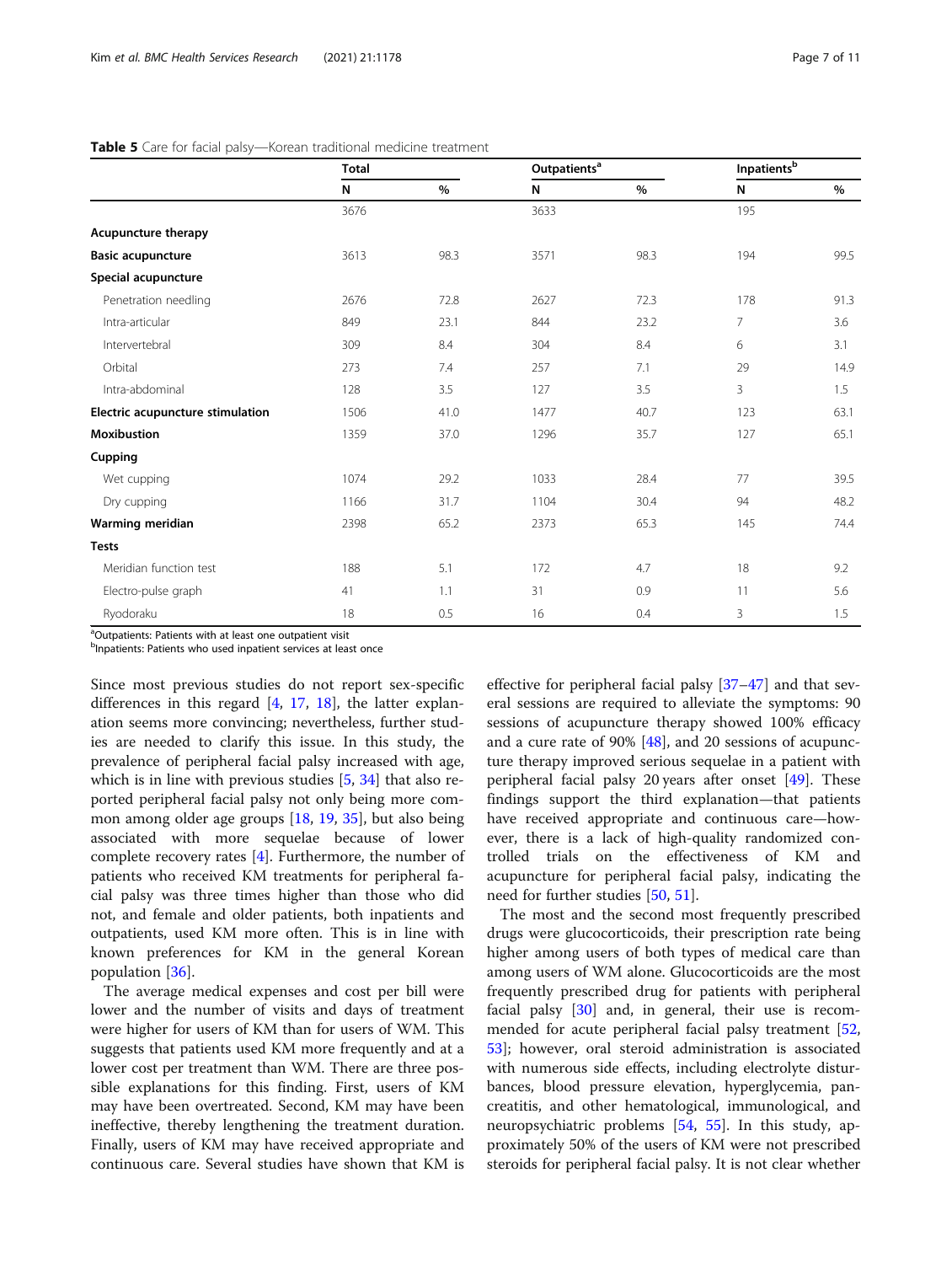|                                 |              | <b>Total</b> |      |               |      |                 |              | Outpatients <sup>a</sup> |      |               |      | Inpatients <sup>b</sup> |              |      |               |      |     |                 |
|---------------------------------|--------------|--------------|------|---------------|------|-----------------|--------------|--------------------------|------|---------------|------|-------------------------|--------------|------|---------------|------|-----|-----------------|
|                                 | <b>Total</b> |              |      | Users of both |      | <b>WM</b> users | <b>Total</b> |                          |      | Users of both |      | <b>WM</b> users         | <b>Total</b> |      | Users of both |      |     | <b>WM</b> users |
|                                 | N            | %            | N    | %             | N    | %               | N            | $\%$                     | N    | %             | N    | %                       | N            | $\%$ | N             | $\%$ | N   | $\%$            |
|                                 | 4970         |              | 1068 |               | 1114 |                 | 4690         |                          | 1002 |               | 1057 |                         | 519          |      | 88            |      | 324 |                 |
| Prednisolone                    | 852          | 17.1         | 607  | 56.8          | 245  | 22.0            | 750          | 16.0                     | 529  | 52.8          | 221  | 20.9                    | 200          | 38.5 | 34            | 38.6 | 166 | 51.2            |
| Methylprednisolone              | 230          | 4.6          | 168  | 15.7          | 62   | 5.6             | 176          | 3.8                      | 130  | 13.0          | 46   | 4.4                     | 67           | 12.9 | 13            | 14.8 | 54  | 16.7            |
| <b>Famciclovir</b>              | 189          | 3.8          | 145  | 13.6          | 44   | 3.9             | 150          | 3.2                      | 119  | 11.9          | 31   | 2.9                     | 47           | 9.1  | 12            | 13.6 | 35  | 10.8            |
| Mecobalamin <sup>c</sup>        | 183          | 3.7          | 123  | 11.5          | 60   | 5.4             | 174          | 3.7                      | 117  | 11.7          | 57   | 5.4                     | 19           | 3.7  | 1             | 1.1  | 18  | 5.6             |
| Sodium hyaluronate <sup>c</sup> | 175          | 3.5          | 134  | 12.5          | 41   | 3.7             | 131          | 2.8                      | 98   | 9.8           | 33   | 3.1                     | 51           | 9.8  | 8             | 9.1  | 43  | 13.3            |
| Dexamethasone                   | 171          | 3.4          | 105  | 9.8           | 66   | 5.9             | 126          | 2.7                      | 73   | 7.3           | 53   | 5.0                     | 47           | 9.1  | 8             | 9.1  | 39  | 12.0            |
| Paracetamol                     | 131          | 2.6          | 85   | 8.0           | 46   | 4.1             | 89           | 1.9                      | 54   | 5.4           | 35   | 3.3                     | 49           | 9.4  | 11            | 12.5 | 38  | 11.7            |
| <b>Valaciclovir</b>             | 116          | 2.3          | 81   | 7.6           | 35   | 3.1             | 93           | 2.0                      | 67   | 6.7           | 26   | 2.5                     | 31           | 6.0  | 4             | 4.5  | 27  | 8.3             |
| <b>Aciclovir</b>                | 103          | 2.1          | 73   | 6.8           | 30   | 2.7             | 86           | 1.8                      | 61   | 6.1           | 25   | 2.4                     | 23           | 4.4  | 3             | 3.4  | 20  | 6.2             |
| <b>Choline alfoscerate</b>      | 95           | 1.9          | 46   | 4.3           | 49   | 4.4             | 83           | 1.8                      | 36   | 3.6           | 47   | 4.4                     | 15           | 2.9  | 1             | 1.1  | 14  | 4.3             |
| Diazepam                        | 88           | 1.8          | 35   | 3.3           | 53   | 4.8             | 80           | 1.7                      | 28   | 2.8           | 52   | 4.9                     | 11           | 2.1  |               | 1.1  | 10  | 3.1             |
| Acetylsalicylic acid            | 83           | 1.7          | 26   | 2.4           | 57   | 5.1             | 58           | 1.2                      | 17   | 1.7           | 41   | 3.9                     | 32           | 6.2  | $\Omega$      | 0.0  | 32  | 9.9             |
| <b>Eperisone</b>                | 81           | 1.6          | 37   | 3.5           | 44   | 3.9             | 64           | 1.4                      | 29   | 2.9           | 35   | 3.3                     | 21           | 4.0  | 2             | 2.3  | 19  | 5.9             |
| Alprazolam                      | 76           | 1.5          | 35   | 3.3           | 41   | 3.7             | 61           | 1.3                      | 23   | 2.3           | 38   | 3.6                     | 16           | 3.1  | 3             | 3.4  | 13  | 4.0             |
| Loxoprofen sodium <sup>c</sup>  | 73           | 1.5          | 36   | 3.4           | 37   | 3.3             | 69           | 1.5                      | 34   | 3.4           | 35   | 3.3                     | 4            | 0.8  | 1             | 1.1  | 3   | 0.9             |
| Ginkgo biloba                   | 71           | 1.4          | 33   | 3.1           | 38   | 3.4             | 62           | 1.3                      | 25   | 2.5           | 37   | 3.5                     | 9            | 1.7  | 2             | 2.3  | 7   | 2.2             |
| Acetylcarnitine                 | 59           | 1.2          | 31   | 2.9           | 28   | 2.5             | 45           | 1.0                      | 25   | 2.5           | 20   | 1.9                     | 19           | 3.7  | 3             | 3.4  | 16  | 4.9             |
| Amitriptyline                   | 49           | 1.0          | 25   | 2.3           | 24   | 2.2             | 37           | 0.8                      | 18   | 1.8           | 19   | 1.8                     | 14           | 2.7  |               | 1.1  | 13  | 4.0             |
| Clopidogrel                     | 44           | 0.9          | 12   | 1.1           | 32   | 2.9             | 32           | 0.7                      | 5    | 0.5           | 27   | 2.6                     | 18           | 3.5  | $\Omega$      | 0.0  | 18  | 5.6             |

### <span id="page-7-0"></span>Table 6 Drug prescriptions for facial palsy

WM Western medicine

<sup>a</sup>Outpatients: Patients with at least one outpatient visit

<sup>b</sup>Inpatients: Patients who used inpatient services at least once

<sup>c</sup>Anatomical Therapeutic Chemical fourth level medication

this indicates that KM treatment for peripheral facial palsy may have a reduced steroid use, which highlights the need for further research. It was also found that psychotonics were used for peripheral facial palsy treatment (Table 6), suggesting the involvement of psychological factors [\[56](#page-9-0)].

This study had certain limitations. All the available medical care cost data for patients with peripheral facial palsy were not considered. In general, medical care costs are classified into direct, indirect, and intangible costs [[57\]](#page-10-0); however, this study only analyzed a part of the direct costs, namely medical care costs directly resulting from healthcare services, thereby excluding non-medical costs such as those for transportation and caregivers. Furthermore, in South Korea, some procedures are not covered by national insurance; therefore, based solely on claims data, it cannot be assumed that all KM options for patients with peripheral facial palsy have been considered. Moreover, patients were identified according to the main diagnosis in their claim, which may undermine the accuracy of the data  $[58]$  because of different etiologies for peripheral facial palsy. In particular, chronic and acute peripheral facial palsy could not be distinguished. Although this issue was discussed at great length during the study design, we concluded that it was impossible to distinguish between chronic and acute peripheral facial palsy. However, the diagnostic codes were selected carefully through consultations between neurologists. Moreover, outcomes for patients with peripheral facial palsy could not be analyzed, and there was no comparison of the treatment effects between WM and KM.

It would be an interesting to compare the results of the present study with national representative data for patients with facial palsy from other countries. Further study is also necessary to analyze the demographic characteristics, treatment status, and treatment outcomes by distinguishing acute and chronic facial palsy.

Despite the limitations of the source data and the cross-sectional design, this study was the first to use health insurance claims data to investigate a sample of patients with peripheral facial palsy that most closely resembles the general population in South Korea. Furthermore, our focus remained on thoroughly investigating the treatment status of both known and unknown causes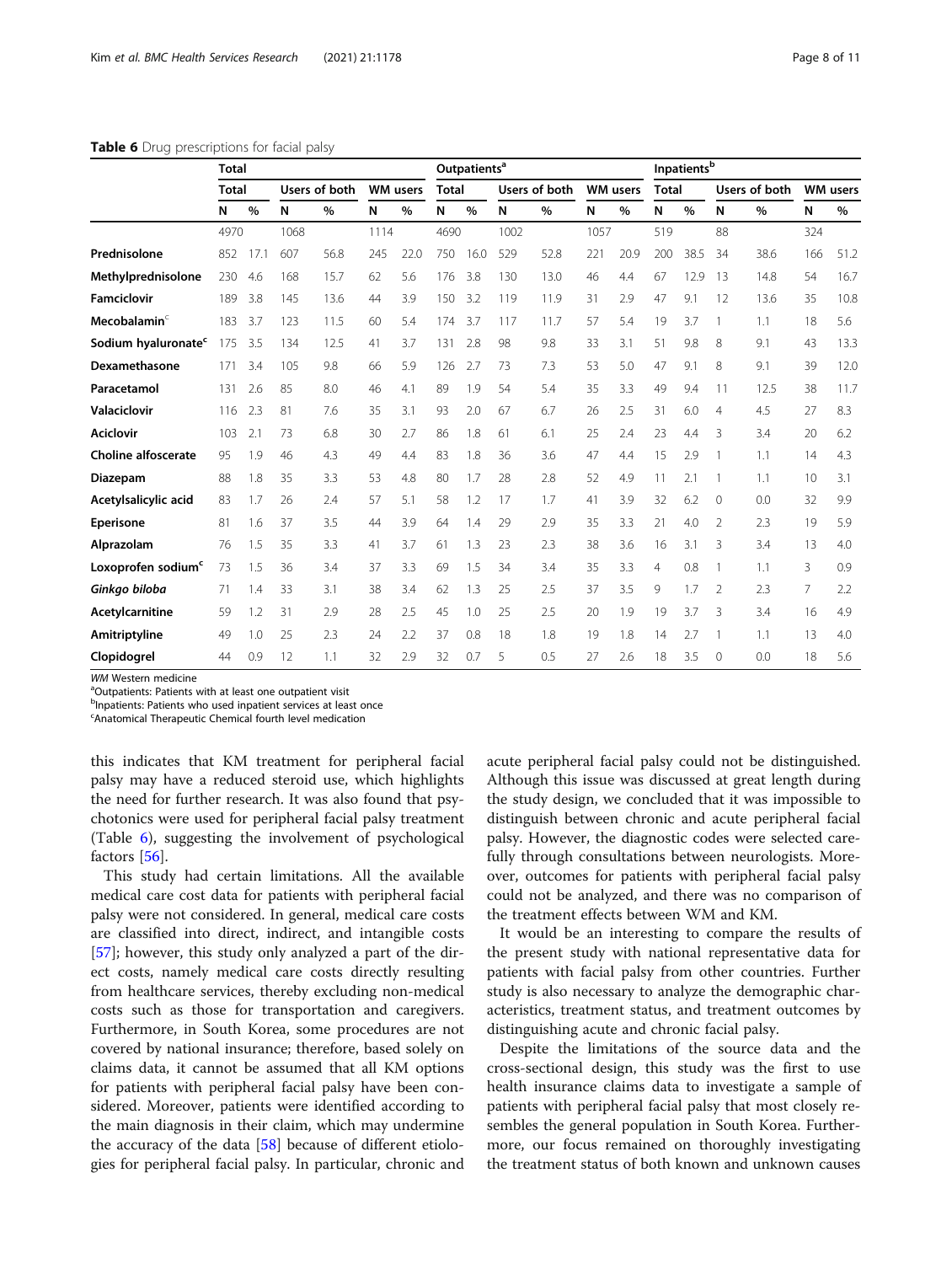<span id="page-8-0"></span>(Bell's palsy) based on the purpose of the study. Considering the lack of studies comparing the KM and WM for patients with peripheral facial palsy, the present study is meaningful. It could provide objective information on the various treatments for peripheral facial palsy and medical costs. The results of the study would be meaningful for clinical specialists and policymakers.

# Conclusions

This study analyzed in detail the recent state and medical service use of patients with peripheral facial palsy in Korea. Specifically, it provided new information on the specific medical use and medical costs of patients with peripheral facial palsy based on a comparison between KM and WM treatments. In Korea, most peripheral facial palsy patients are treated with KM, and predominantly with acupuncture in KM; with regard to WM, prednisolone was used the most. The treatment method, period, and cost varied depending on the patients. These results can be used as a basis for improving clinical and policy strategies for the management and treatment of peripheral facial palsy.

#### Abbreviations

HIRA-NPS: Health Insurance Review and Assessment National Patient Sample; KM: Korean traditional medicine; WM: Western medicine

### Supplementary Information

The online version contains supplementary material available at [https://doi.](https://doi.org/10.1186/s12913-021-07078-9) [org/10.1186/s12913-021-07078-9.](https://doi.org/10.1186/s12913-021-07078-9)

Additional file 1: Table S1. Patients who used healthcare services more than once according to the diagnostic codes for facial palsy.

Additional file 2: Table S2. Treatment codes and drug ingredient codes.

Additional file 3: Table S3. Prevalence of facial palsy and patient demographic features according to Korean traditional medicine services used.

Additional file 4: Table S4. Use of various healthcare facilities and medical specialties among patients with facial palsy.

#### Acknowledgments

Not applicable.

# Authors' contributions

Conceptualization: Doori Kim. Data curation: Doori Kim, In-Hyuk Ha. Formal analysis: Doori Kim, Boyoung Jung, In-Hyuk Ha. Writing-original draft: Doori Kim. Writing-review & editing: In-Hyuk Ha, Myoung-Ui Cho, Seong-Bae Song, Seol Hee Chung, Tae-Yong Park. The authors read and approved the final manuscript.

#### Funding

This research was funded by the Jaseng Medical Foundation, Republic of Korea (JS-RP-2019-11).

#### Availability of data and materials

The datasets generated during and/or analyzed in the current study are available in the HIRA-NPS repository. The study utilized HIRA data, which are third-party data and thus not owned by the authors. The HIRA data are available upon direct request, via email or fax, and submission of the request form and declaration of data use, which are downloadable from the HIRA

website [\[http://opendata.hira.or.kr/op/opc/selectPatDataAplInfoView.do\]](http://opendata.hira.or.kr/op/opc/selectPatDataAplInfoView.do), and upon payment of a data request fee (300,000 KRW per dataset).

## **Declarations**

#### Ethics approval and consent to participate

The study was approved by the Institutional Review Board of Jaseng Hospital of Korean Medicine in Seoul, South Korea (JASENG 2018–09-006). The Institutional Review Board of Jaseng Hospital of Korean Medicine in Seoul, South Korea has waived off the need for informed consent because encrypted and published data were used in this study. The principles expressed in the Declaration of Helsinki have been adhered to in the analysis.

#### Consent for publication

Not applicable.

#### Competing interests

The authors declare that they have no competing interests.

#### Author details

<sup>1</sup> Jaseng Spine and Joint Research Institute, Jaseng Medical Foundation, 3F 538 Gangnam-daero, Gangnam-gu, Seoul 06110, South Korea. <sup>2</sup>Department of Health Administration, Hanyang Women's University, 200, Salgoji-gil, Seongdong-gu, Seoul 04763, South Korea. <sup>3</sup>Bucheon Jaseng Hospital of Korean Medicine, 191 Buil-ro, Wonmi-gu, Bucheon 14598, Republic of Korea. <sup>4</sup>Department of Research, Health Insurance Review & Assessment Service, 60 Hyeoksin-ro (Bangok-dong), Wonju-si, Gangwon-do 26465, South Korea. 5 Institute for integrative medicine, Catholic Kwandong University International St. Mary's Hospital, Incheon, South Korea.

# Received: 22 March 2021 Accepted: 13 September 2021 Published online: 29 October 2021

#### References

- 1. Eviston TJ, Croxson GR, Kennedy PG, Hadlock T, Krishnan AV. Bell's palsy: aetiology, clinical features and multidisciplinary care. J Neurol Neurosurg Psychiatry. 2015;86(12):1356–61. <https://doi.org/10.1136/jnnp-2014-309563>.
- 2. Baugh RF, Basura GJ, Ishii LE, Schwartz SR, Drumheller CM, Burkholder R, et al. Clinical practice guideline: Bell's palsy. Otolaryngol Head Neck Surg. 2013;149(3 Suppl):S1–27. [https://doi.org/10.1177/0194599813505967.](https://doi.org/10.1177/0194599813505967)
- 3. Holland NJ, Weiner GM. Recent developments in Bell's palsy. BMJ. 2004; 329(7465):553–7. <https://doi.org/10.1136/bmj.329.7465.553>.
- 4. Peitersen E. Bell's palsy: the spontaneous course of 2,500 peripheral facial nerve palsies of different etiologies. Acta Otolaryngol Suppl. 2002;549:4–30.
- 5. Chang YS, Choi JE, Kim SW, Baek SY, Cho YS. Prevalence and associated factors of facial palsy and lifestyle characteristics: data from the Korean National Health and nutrition examination survey 2010-2012. BMJ Open. 2016;6(11):e012628. <https://doi.org/10.1136/bmjopen-2016-012628>.
- 6. Bradbury ET, Simons W, Sanders R. Psychological and social factors in reconstructive surgery for hemi-facial palsy. J Plastic Reconstruct Aesthetic Surg. 2006;59(3):272–8. <https://doi.org/10.1016/j.bjps.2005.09.003>.
- 7. Macgregor FC. Facial disfigurement: problems and management of social interaction and implications for mental health. Aesthet Plast Surg. 1990; 14(4):249–57. <https://doi.org/10.1007/BF01578358>.
- 8. Ross B, Nedzelski JM, McLean JA. Efficacy of feedback training in longstanding facial nerve paresis. Laryngoscope. 1991;101(7 Pt 1):744–50. [https://](https://doi.org/10.1288/00005537-199107000-00009) [doi.org/10.1288/00005537-199107000-00009.](https://doi.org/10.1288/00005537-199107000-00009)
- 9. Brudny J, Hammerschlag PE, Cohen NL, Ransohoff J. Electromyographic rehabilitation of facial function and introduction of a facial paralysis grading scale for hypoglossal-facial nerve anastomosis. Laryngoscope. 1988;98(4): 405–10. <https://doi.org/10.1288/00005537-198804000-00010>.
- 10. Yoo J, Han W, Lee DK. Neuropsychologic analysis of Acute Bell's Palsy. Korean J Clin Neurophysiol. 2009;11(2):48–53.
- 11. VanSwearingen JM, Cohn JF, Turnbull J, Mrzai T, Johnson P. Psychological distress: linking impairment with disability in facial neuromotor disorders. Otolaryngol Head Neck Surg. 1998;118(6):790–6. [https://doi.org/10.1016/S01](https://doi.org/10.1016/S0194-5998(98)70270-0) [94-5998\(98\)70270-0](https://doi.org/10.1016/S0194-5998(98)70270-0).
- 12. Ng JH, Ngo RY. The use of the facial clinimetric evaluation scale as a patient-based grading system in Bell's palsy. Laryngoscope. 2013;123(5): 1256–60. <https://doi.org/10.1002/lary.23790>.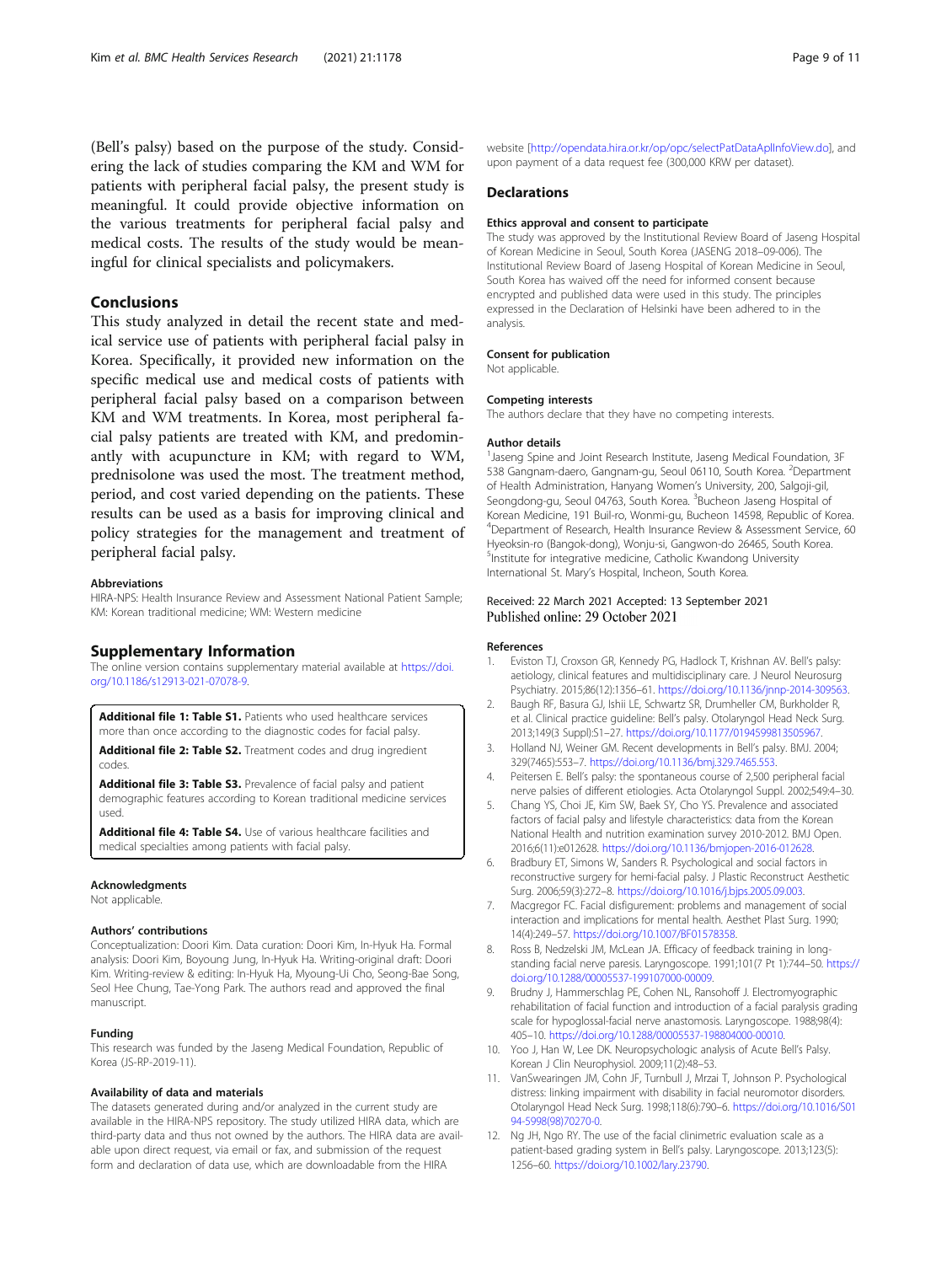- <span id="page-9-0"></span>13. Moon HP, Park MC, Hong SH, Youn IH, Lee DH, Lee CH, et al. A research on quality of life of facial palsy patients. J Korean Med Ophthalmol Otolaryngol Dermatol. 2009;22(1):157–71.
- 14. van Veen MM, Tavares-Brito J, van Veen BM, Dusseldorp JR, Werker PM, Dijkstra PU, et al. Association of regional facial dysfunction with facial palsyrelated quality of life. JAMA Facial Plastic Surg. 2018;21:32–7.
- 15. Diaz-Aristizabal U, Valdes-Vilches M, Fernandez-Ferreras TR, Calero-Munoz E, Bienzobas-Allue E, Moracen-Naranjo T. Correlations between impairment, psychological distress, disability, and quality of life in peripheral facial palsy. Neurologia. 2017;34:423–8.
- 16. Slade PD, Russell GF. Experimental investigations of bodily perception in anorexia nervosa and obesity. Psychother Psychosom. 1973;22(2):359–63. [https://doi.org/10.1159/000286543.](https://doi.org/10.1159/000286543)
- 17. De Diego JI, Prim MP, Madero R, Gavilan J. Seasonal patterns of idiopathic facial paralysis: a 16-year study. Otolaryngol Head Neck Surg. 1999;120(2): 269–71. [https://doi.org/10.1016/S0194-5998\(99\)70418-3.](https://doi.org/10.1016/S0194-5998(99)70418-3)
- 18. Katusic SK, Beard CM, Wiederholt WC, Bergstralh EJ, Kurland LT. Incidence, clinical features, and prognosis in Bell's palsy, Rochester, Minnesota, 1968- 1982. Ann Neurol. 1986;20(5):622–7. [https://doi.org/10.1002/ana.410200511.](https://doi.org/10.1002/ana.410200511)
- 19. Tovi F, Hadar T, Sidi J, Sarov I, Sarov B. Epidemiological aspects of idiopathic peripheral facial palsy. Eur J Epidemiol. 1986;2(3):228–32. [https://doi.org/10.1](https://doi.org/10.1007/BF00211536) [007/BF00211536](https://doi.org/10.1007/BF00211536).
- 20. Bodeker G. Lessons on integration from the developing world's experience. BMJ. 2001;322(7279):164–7. [https://doi.org/10.1136/bmj.322.7279.164.](https://doi.org/10.1136/bmj.322.7279.164)
- 21. Jung B, Bae S, Kim S. Use of Western medicine and traditional Korean medicine for joint disorders: a retrospective comparative analysis based on Korean Nationwide insurance data. Evid Based Complement Altern Med. 2017;2017:2038095–31. <https://doi.org/10.1155/2017/2038095>.
- 22. Welfare KMoHa. A study on the establishment of institutional environment for the development of Western and traditional medical technology and therapeutic service. 2015.
- 23. Korea Institute of oriental medicine, National Development Institute of Koran Medicine, The Association of Korean Medicine, Medicine PNUsoK. Yearbook of Traditional Korean Medicine 2015. Available from: [https://policy.](https://policy.kiom.re.kr/sub0401/articles/view/tableid/sub0301-board/category/11/id/529) [kiom.re.kr/sub0401/articles/view/tableid/sub0301-board/category/11/id/529](https://policy.kiom.re.kr/sub0401/articles/view/tableid/sub0301-board/category/11/id/529).
- 24. Kim L, Sakong J, Kim Y, Kim S, Kim S, Tchoe B, et al. Developing the inpatient sample for the National Health Insurance claims data. Health Policy Manag. 2013;23(2):152–61. [https://doi.org/10.4332/KJHPA.2013.23.2.1](https://doi.org/10.4332/KJHPA.2013.23.2.152) [52.](https://doi.org/10.4332/KJHPA.2013.23.2.152)
- 25. Kim L, Kim JA, Kim S. A guide for the utilization of Health Insurance Review and Assessment Service national patient samples. Epidemiol Health. 2014; 36:e2014008. [https://doi.org/10.4178/epih/e2014008.](https://doi.org/10.4178/epih/e2014008)
- 26. Rowhani-Rahbar A, Baxter R, Rasgon B, Ray P, Black S, Klein JO, et al. Epidemiologic and clinical features of Bell's palsy among children in northern California. Neuroepidemiology. 2012;38(4):252–8. [https://doi.org/1](https://doi.org/10.1159/000338303) [0.1159/000338303](https://doi.org/10.1159/000338303).
- 27. Lee CD, Carnahan RM, McPheeters ML. A systematic review of validated methods for identifying Bell's palsy using administrative or claims data. Vaccine. 2013;31(Suppl 10):K7–11. [https://doi.org/10.1016/j.vaccine.2013.04.](https://doi.org/10.1016/j.vaccine.2013.04.040) [040.](https://doi.org/10.1016/j.vaccine.2013.04.040)
- 28. Black S, Eskola J, Siegrist CA, Halsey N, MacDonald N, Law B, et al. Importance of background rates of disease in assessment of vaccine safety during mass immunisation with pandemic H1N1 influenza vaccines. Lancet. 2009;374(9707):2115–22.
- 29. Choi AR, Shin JS, Lee J, Lee YJ, Kim MR, Oh MS, et al. Current practice and usual care of major cervical disorders in Korea: a cross-sectional study of Korean health insurance review and assessment service national patient sample data. Medicine. 2017;96(46):e8751. [https://doi.org/10.1097/MD.](https://doi.org/10.1097/MD.0000000000008751) [0000000000008751](https://doi.org/10.1097/MD.0000000000008751).
- 30. Ferreira-Peneda J, Robles R, Gomes-Pinto I, Valente P, Barros-Lima N, Conde A. Peripheral facial palsy in emergency department. Iran J Otorhinolaryngol. 2018;30(98):145–52.
- 31. Yokota S, Komatsu T, Kimura T, Shimada Y. A case of severe hypertension caused by stellate ganglion block in a patient with facial palsy. Masui. 1996; 45(9):1123–6.
- 32. Cho YS, Choi SH, Park KH, Park HJ, Kim JW, Moon IJ, et al. Prevalence of otolaryngologic diseases in South Korea: data from the Korea national health and nutrition examination survey 2008. Clin Exp Otorhinolaryngol. 2010;3(4):183–93. <https://doi.org/10.3342/ceo.2010.3.4.183>.
- 33. Morris AM, Deeks SL, Hill MD, Midroni G, Goldstein WC, Mazzulli T, et al. Annualized incidence and spectrum of illness from an outbreak

investigation of Bell's palsy. Neuroepidemiology. 2002;21(5):255–61. [https://](https://doi.org/10.1159/000065645) [doi.org/10.1159/000065645](https://doi.org/10.1159/000065645).

- 34. Savettieri G, Salemi G, Rocca WA, Meneghini F, Santangelo R, Morgante L, et al. Incidence and lifetime prevalence of Bell's palsy in two Sicilian municipalities. Sicilian Neuro-epidemiologic study (SNES) group. Acta Neurol Scand. 1996;94(1):71–5. [https://doi.org/10.1111/j.1600-0404.1996.tb00043.x.](https://doi.org/10.1111/j.1600-0404.1996.tb00043.x)
- 35. Ji-Eun Park SK. Determinants of the utilization of oriental medical services by the elderly. J Korean Orient Med. 2011;32(1):97–108.
- 36. Lim SM. A literature study about utilization of oriental medical services. Value Health. 2015;18(7):A554. [https://doi.org/10.1016/j.jval.2015.09.1787.](https://doi.org/10.1016/j.jval.2015.09.1787)
- 37. Kwon HJ, Choi JY, Lee MS, Kim YS, Shin BC, Kim JI. Acupuncture for the sequelae of Bell's palsy: a randomized controlled trial. Trials. 2015;16(1):246. [https://doi.org/10.1186/s13063-015-0777-z.](https://doi.org/10.1186/s13063-015-0777-z)
- 38. Li Y, Liang FR, Yu SG, Li CD, Hu LX, Zhou D, et al. Efficacy of acupuncture and moxibustion in treating Bell's palsy: a multicenter randomized controlled trial in China. Chin Med J. 2004;117(10):1502–6.
- 39. Liang F, Li Y, Yu S, Li C, Hu L, Zhou D, et al. A multicentral randomized control study on clinical acupuncture treatment of Bell's palsy. J Tradition Chin Med. 2006;26(1):3–7.
- 40. Chen X, Li Y, Zheng H, Hu K, Zhang H, Zhao L, et al. A randomized controlled trial of acupuncture and moxibustion to treat Bell's palsy according to different stages: design and protocol. Contemp Clin Trials. 2009;30(4):347–53. <https://doi.org/10.1016/j.cct.2009.02.006>.
- 41. Cho KH, Jung WS, Hong JW, Hwang JW, Na BJ, Park SU, et al. The effectiveness of oriental medical therapy compared to oriental-western medical therapy on acute bell's pals. J Korean Orient Med. 2008;29(1):146– 55.
- 42. Kim JH, Song JJ, Hong SU. A clinical study of oriental-Western medicine treatment on facial nerve paralysis. J Korean Orient Med Ophthalmol Otolaryngol Dermatol. 2009;22(1):148–56.
- 43. Kwon NH, Shin YJ, Kim CY, Kho PS, Yi WI, Joh BJ, et al. Comparative clinical study between oriental medical and oriental-Western medical treatment on Bell's palsy. J Korean Acupunct Moxibustion Soc. 2008;25(3):19–28.
- 44. Kwon H-J, Kim J-I, Lee MS, Choi J-Y, Kang S, Chung J-Y, et al. Acupuncture for sequelae of Bell's palsy: a randomized controlled trial protocol. Trials. 2011;12(1):71. <https://doi.org/10.1186/1745-6215-12-71>.
- 45. Tong FM, Chow SK, Chan PY, Wong AK, Wan SS, Ng RK, et al. A prospective randomised controlled study on efficacies of acupuncture and steroid in treatment of idiopathic peripheral facial paralysis. Acupunct Med. 2009;27(4): 169–73. [https://doi.org/10.1136/aim.2009.000638.](https://doi.org/10.1136/aim.2009.000638)
- 46. Liu LA, Zhu ZB, Qi QH, Ni SS, Cui CH, Xing D. Comparison of therapeutic effects of peripheral facial paralysis in acute stage by different interventions. Zhongguo Zhen Jiu. 2010;30(12):989–92.
- 47. Xie HL, Cao XM, Huang SZ, Chen SJ, Zhu F, Zheng XY. Effect of shallow needling combined with acupoint application on the acute stage of peripheral facial paralysis. Zhongguo Zhen Jiu. 2010;30(7):567–9.
- 48. Yang JS, Cui CB, Gao XY, Zhu B, Rong PJ. 44 cases of peripheral facial paralysis treated by the SXDZ-100 nerve and muscle stimulator. J Tradition Chin Med. 2009;29(3):182–5.
- 49. Fabrin S, Soares N, Regalo SC, Verri ED. The effects of acupuncture on peripheral facial palsy Sequelae after 20 years via electromyography. J Acupunct Meridian Stud. 2015;8(5):245–8. [https://doi.org/10.1016/j.jams.201](https://doi.org/10.1016/j.jams.2015.01.006) [5.01.006.](https://doi.org/10.1016/j.jams.2015.01.006)
- 50. Teixeira LJ, Valbuza JS, Prado GF. Physical therapy for Bell's palsy (idiopathic facial paralysis). Cochrane Database Syst Rev. 2011;12. [https://doi.org/10.1](https://doi.org/10.1002/14651858.CD006283.pub3) [002/14651858.CD006283.pub3.](https://doi.org/10.1002/14651858.CD006283.pub3)
- 51. Wang Q-P, Bai M, Lei D. Effectiveness of acupuncture in treatment of facial spasm: a meta-analysis. Altern Ther Health Med. 2012;18(3):45–52.
- 52. Madhok VB, Gagyor I, Daly F, Somasundara D, Sullivan M, Gammie F, et al. Corticosteroids for Bell's palsy (idiopathic facial paralysis). Cochrane Database Syst Rev. 2016;7. <https://doi.org/10.1002/14651858.CD001942.pub5>.
- 53. de Almeida JR, Guyatt GH, Sud S, Dorion J, Hill MD, Kolber MR, et al. Management of Bell palsy: clinical practice guideline. CMAJ. 2014;186(12): 917–22. <https://doi.org/10.1503/cmaj.131801>.
- 54. Buchman AL. Side effects of corticosteroid therapy. J Clin Gastroenterol. 2001;33(4):289–94. <https://doi.org/10.1097/00004836-200110000-00006>.
- 55. Liu GD, He CJ. Stellate ganglion block promotes recovery of Bell's palsy in patients with diabetes mellitus. Acta Otolaryngol. 2014;134(6):652–5. [https://](https://doi.org/10.3109/00016489.2014.880794) [doi.org/10.3109/00016489.2014.880794](https://doi.org/10.3109/00016489.2014.880794).
- 56. Fasano A, Valadas A, Bhatia KP, Prashanth LK, Lang AE, Munhoz RP, et al. Psychogenic facial movement disorders: clinical features and associated